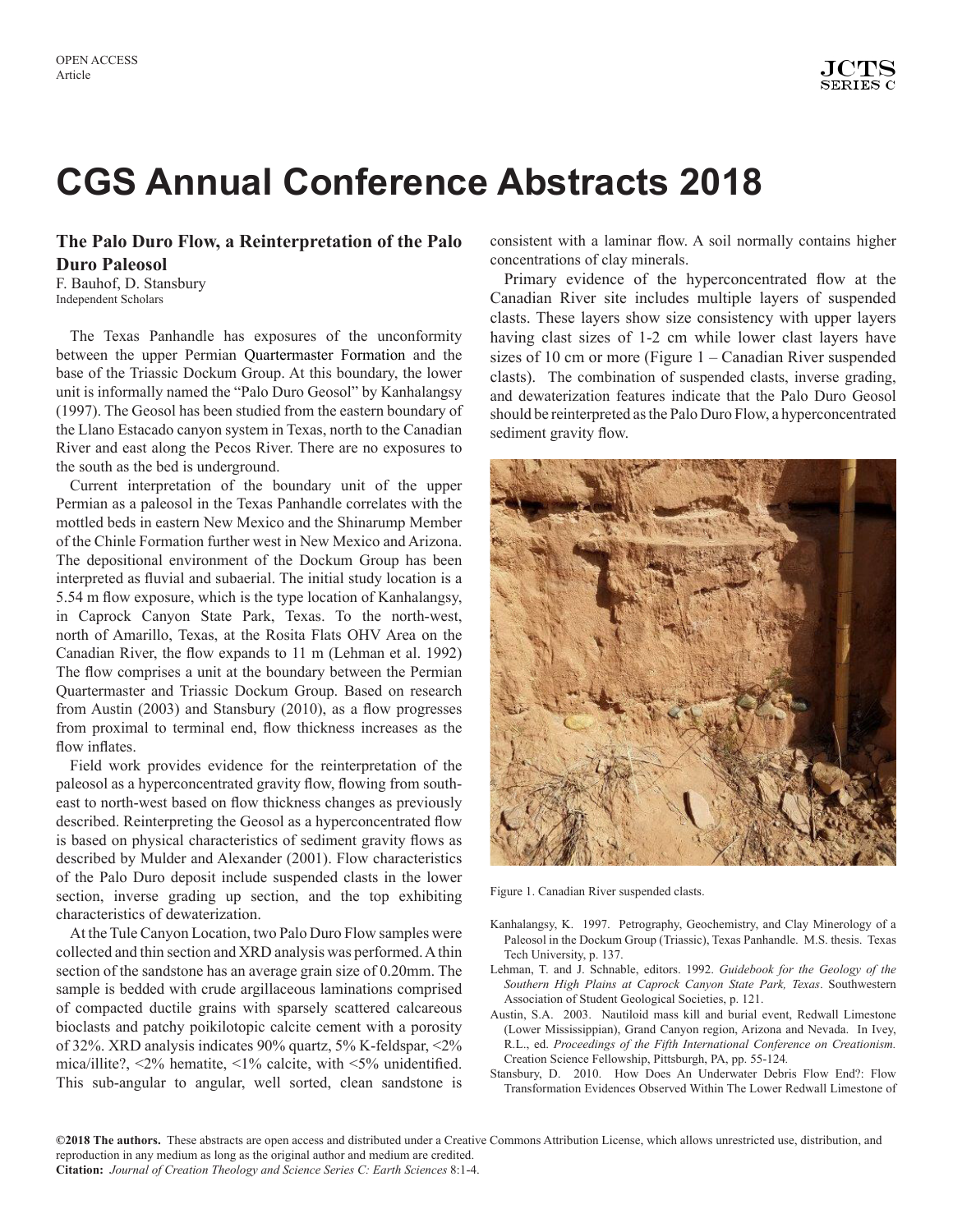Arizona and Nevada. M.S. Thesis. Institute for Creation Research, p. 241. Mulder, T. and J. Alexander. 2001. The physical character of subaqueous sedimentary density flows and their deposits. *Sedimentology* 48:269-299.

### **Another Major Consequence of Catastrophic Plate Tectonics: Mega-Tsunamis That Generated the Continental Flood Sediment Record**

J. Baumgardner Logos Research Associates

Previous numerical modeling of the tsunamis generated by the rapid plate motions during the Genesis Flood suggested that such tsunamis indeed are capable of accounting for most of the erosion, sediment transport, and sediment deposition the fossil-bearing portion of the continental sediment record (Baumgardner 2016). This talk will describe more recent work that includes more realistic topography and tectonic motions involving continent breakup and reassembly. Details of this more recent modeling show that, just as there are ebb and flow phases of the tide on a beach, the tsunamis display similar back and forth flow. In a tide the *ebb* is the outgoing phase, when the tide drains away from the shore; the *flow* is the incoming phase when water rises again. In the case of the tsunamis, the incoming phase has much higher speed, is highly turbulent, keeps the sediment in suspension, and there is little or no deposition. By contrast, in the outgoing phase, the water speed is lower, the flow is less turbulent, and deposition typically is appreciable. In terms of the flow direction recorded in the deposited sediment implied by this model, the flow direction recorded in the deposited sediment is generally in the direction toward the coastline. For example, in the case of the Laurentia, which today corresponds to North America and Greenland, tsunamis in the model invade the western coast from the west southwest. The current direction of the retreating water from these tsunamis, when most of the sediment deposition occurs, in the model is therefore from the east northeast. It is noteworthy that the paleocurrent directions observed in the Paleozoic portion of the sediment record in the southwestern United States are also predominately from the east northeast (Brand et al. 2015). Moreover, the general pattern of Paleozoic sedimentation over Laurentia is also in reasonable agreement with recent estimates (Clarey and Werner 2017). This modeling builds a plausible case that the rapid, large-scale tectonics of the Flood also played a dominant role in the generation the continental fossil-bearing sediment record.

- Baumgardner, J. 2016. Numerical modeling of the large-scale erosion, sediment transport, and deposition processes of the Genesis Flood. *Answers Research Journal* 9:1–24.
- Brand, L., M. Wang, and A. Chadwick. 2015. Global database ofpaleocurrenttrends through the Phanerozoic and Precambrian. *Scientific Data* 2:150025.
- Clarey, T. L. and D. J. Werner. 2017. The sedimentary record demonstrates minimal flooding of the continents during Sauk deposition. *Answers Research Journal* 10:271-283.

## **Orbital Tuning: Exploiting a Huge Weakness in Uniformitarian Geochronology**

J. Hebert

Institute for Creation Research

Because radioisotope dating methods (with some exceptions) cannot be used to date deep seafloor sediments, uniformitarian scientists often use the Milankovitch (or astronomical) ice age theory to assign ages to deep-sea sediment cores via a technique called orbital tuning. Foraminiferal oxygen isotope  $(\delta^{18}O)$  values at a given depth within the sediments are thought to represent global ice volume at the time those particular sediments were deposited. Maximum and minimum  $\delta^{18}$ O values are thought to represent times of maximum and minimum global ice cover, respectively. However, the timing of these supposed past ice ages, which orbital tuning assigns to the sediment cores, are obtained from the assumption that Earth's astronomical cycles are pacing the ice ages.

However, the astronomical theory (hypothesis, really) has numerous well-known theoretical problems. Likewise, the main argument for the theory, the famous 1976 "Pacemaker of the Ice Ages" paper, is problematic by secular scientists' own reckoning: the confirmation of Milankovitch climate forcing in that paper depended upon an assumed age of 700 ka for the most recent geomagnetic field reversal. Yet uniformitarian scientists now claim that this reversal has an age of 780-790 ka. Recent creation research has replicated the frequency-domain results in the original Pacemaker paper and has shown that the new results, obtained using the revised age assignment, no longer align with Milankovitch expectations. Moreover, uniformitarian scientists also made other changes to the seafloor sediment data, changes which cause an even larger disagreement with Milankovitch expectations (paper in press)! There are good reasons to suspect that uniformitarian scientists do not have a good "replacement" argument for the Pacemaker paper. Hence, there is likely no real evidence for Milankovitch climate forcing, even within a uniformitarian framework.

Nevertheless, orbital tuning has become an essential part of the uniformitarian geochronology "toolkit". It is used to calibrate argon-argon dating standards, assign ages to both marine and terrestrial sediment cores, calibrate ages for the deep ice cores of Greenland and Antarctica, as well as to assign ages to tephra layers and chalks. A Milankovitch interpretation of paleoclimate data is also contributing to fears of future "climate change" and rapid sea level rise. Hence, it is no exaggeration to say that the above results are potentially devastating to hundreds, if not thousands, of geochronology papers, even by uniformitarian reckoning.

Creationist scientists now have a "golden opportunity" to expose this embarrassing (and far-reaching) error on the part of uniformitarian scientists, as well as to demonstrate that the dating methods, despite popular perception, are not truly independent. This talk presents evidence that some secular scientists are aware that the Pacemaker paper used an invalid age assignment, why uniformitarian scientists may (incorrectly) think that this age revision is not really a problem, a method by which even laypeople can quickly confirm that these new results are approximately correct, and a demonstration of how age assignments in cores are routinely tied back to the Milankovitch ice age theory.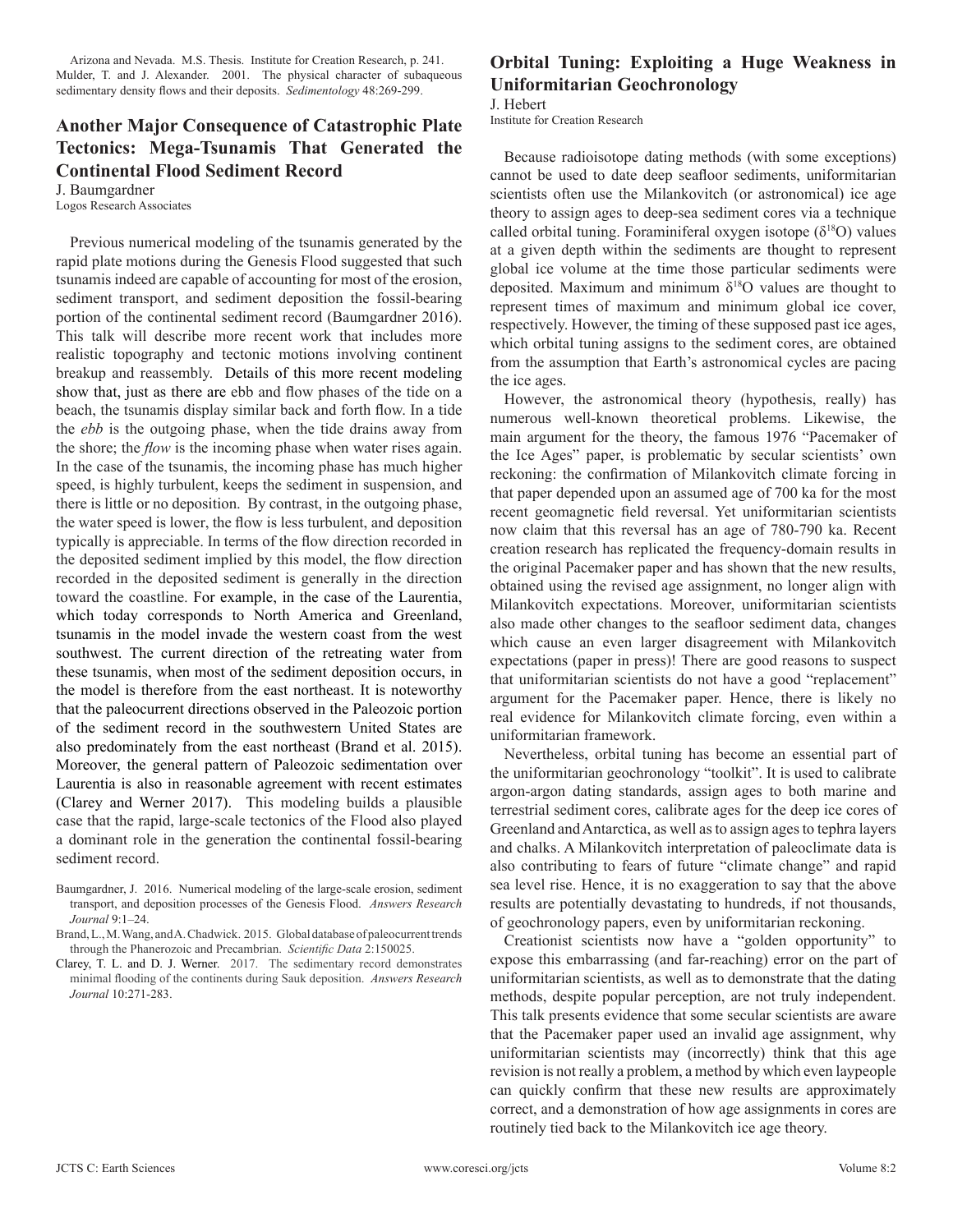- Hebert, J. 2014. Circular Reasoning in the Dating of Deep Seafloor Sediments and Ice Cores: The Orbital Tuning Method. *Answers Research Journal* 7:297- 309.
- Hebert, J. 2015. The Dating 'Pedigree' of Seafloor Sediment Core MD97-2120: A Case Study. *Creation Research Society Quarterly* 51(3):152–164.
- Hebert, J. 2016. Revisiting an Iconic Argument for Milankovitch Climate Forcing: Should the 'Pacemaker of the Ice Ages' Paper be Retracted? Part 1. *Answers Research J.* 9:25–56.
- Hebert, J. 2016. Revisiting an Iconic Argument for Milankovitch Climate Forcing: Should the 'Pacemaker of the Ice Ages' Paper be Retracted? Part 2. *Answers Research J.* 9:131–147.
- Hebert, J. 2016. Revisiting an Iconic Argument for Milankovitch Climate Forcing: Should the 'Pacemaker of the Ice Ages' Paper be Retracted? Part 3. *Answers Research J.* 9:229–255.
- Hebert, J. 2017. A Broken Climate Pacemaker? Part 1. *Journal of Creation* 31(1): 88-98.
- Hebert, J. 2017. A Broken Climate Pacemaker? Part 2. *Journal of Creation* 31(1): 104-110.
- Hebert, J. 2018. The "Pacemaker of the Ice Ages" Paper Revisited: Closing a Loophole in the Refutation of a Key Argument for Milankovitch Climate Forcing. *Creation Research Society Quarterly* (in press).

#### **Defining "creationist" research: implications for project design and publication**

S.A. Maithel Loma Linda University

In recent decades, researchers have made significant progress toward developing a young earth model for the rock record. Technical journals, such as the *Creation Research Society Quarterly*, *Journal of Creation*, *Answers Research Journal*, *Origins*, and others, were established to publish so-called "creationist" research projects, attracting papers on a wide variety of subjects from philosophy of science, to literature reviews, to original research. The range of publications in these journals, therefore, raises an important question: what is it that makes a project *creationist*?

To some, a "creationist" project is one that critiques a widelyaccepted interpretation and/or invokes catastrophic processes. These definitions, however, could encompass numerous projects that are controversial – or at least were at their time of publication – but are not related to creationism (e. g. Bretz, 1925; Schweitzer et al., 2005). If a creationist individual conducts similarly controversial research, that project becomes branded as a "creationist" endeavor: not because of the scientist's personal beliefs, but because the research is perceived to be more relevant to young earth models than other, less-controversial studies.

While individuals with creationist views can do any kind of research, I suggest that the only truly "creationist" projects are those that directly relate to Scriptural events or provide a novel interpretation/approach that applies exclusively to a young earth model (presumably based on Scripture). By this definition, prime examples of "creationist" research fields include baraminology (e. g. Wood, 2006) and Flood boundaries (e. g. Whitmore and Garner, 2008). Catastrophic Plate Tectonics (Austin et al., 1994) arguably fits the definition as well, since the model is directly linked to the Biblical Flood and is otherwise unique to a short chronology.

Accordingly, it follows that many projects apply to creationist models, but are not intrinsically "creationist" by themselves. Examples include studies of sedimentary processes, taphonomy, and paleoenvironments, among various others. Defining these as "creationist" projects – even if they are controversial or

invoke catastrophe – implies that the *research itself* is based on something more than the sedimentary processes, taphonomy, paleoenvironments, etc. which it claims to be about: that some fundamental aspect of the methods or approach is different, when in reality, the application may be different, but the *scientific methods* should be the same.

These definitions will impact creationist approaches to project design and publication. Research should aim to make positive interpretations instead of only critiquing standard models, and should not be limited to issues that are "controversial." Furthermore, the best projects suited to publication in creationist journals may be those that are truly "creationist" by design; that is, they connect to Scripture in some way. Clarifying the definition of creationist research will enable scientists to design and publish projects more effectively as they seek to develop a short-age paradigm of earth history.

- Austin, S.A., J.R. Baumgardner, D.R. Humphreys, A.A. Snelling, L Vardiman, and K.P. Wise. 1994. Catastrophic plate tectonics: a global Flood model of earth history. In R.E. Walsh, ed. *Proceedings of the Third International Conference on Creationism*. Creation Science Fellowship, Pittsburgh, PA, p. 609-621.
- Bretz, J.H. 1925. The Spokane flood beyond the Channeled Scablands. *Journal of Geology* 33(2):97-115.
- Schweitzer, M.H., J.L. Wittmeyer, J.R. Horner, and J.K. Toporski. 2005. Softtissue vessels and cellular preservation in *Tyrannosaurus rex*. *Science*  307:1952-1955.
- Whitmore, J.H. and P. Garner. 2008. Using suites of criteria to recognize pre-Flood, Flood, and post-Flood strata in the rock record with application to Wyoming (USA). In A.A. Snelling, ed. *Proceedings of the Sixth International Conference on Creationism*. Creation Science Fellowship, Pittsburgh, PA, p. 425–448.
- Wood, T.C. 2006. The current status of baraminology. *Creation Research Society Quarterly* 43:149-158.

## **Persistence and Significance of K-Feldspar and Muscovite in the Cambrian Tonto Group and Devonian Temple Butte Limestone, Grand Canyon, AZ**

A.A. Snelling Answers in Genesis

The Tapeats Sandstone, Bright Angel Shale and Muav Limestone of the Tonto Group represent the fining upwards Sauk Megasequence exposed in the Grand Canyon (Beus & Morales 2003, Timmons & Karlstrom 2012). Conventional facies analysis postulates deposition of these formations in a variety of fluvial, nearshore and shallow shelf environments involving a number of transgressions and regressions that resulted in intertonguing of the formations and vertical juxtaposition of facies belts that probably were not laterally adjacent.

The Devonian Temple Butte Limestone unconformably overlies the Muav Limestone. It is estimated that the time gap at this unconformable boundary represents 135-140 million years. The dolomitization of the original limestone and rarity of recognizable fossils have made refining a conventional environmental interpretation difficult.

Below the Tapeats Sandstone is the Great Unconformity, which represents the continent-wide erosion surface on which the Tapeats Sandstone was then deposited. The Precambrian rocks beneath the Great Unconformity consist primarily of the crystalline basement complex of schists of the Granite Gorge